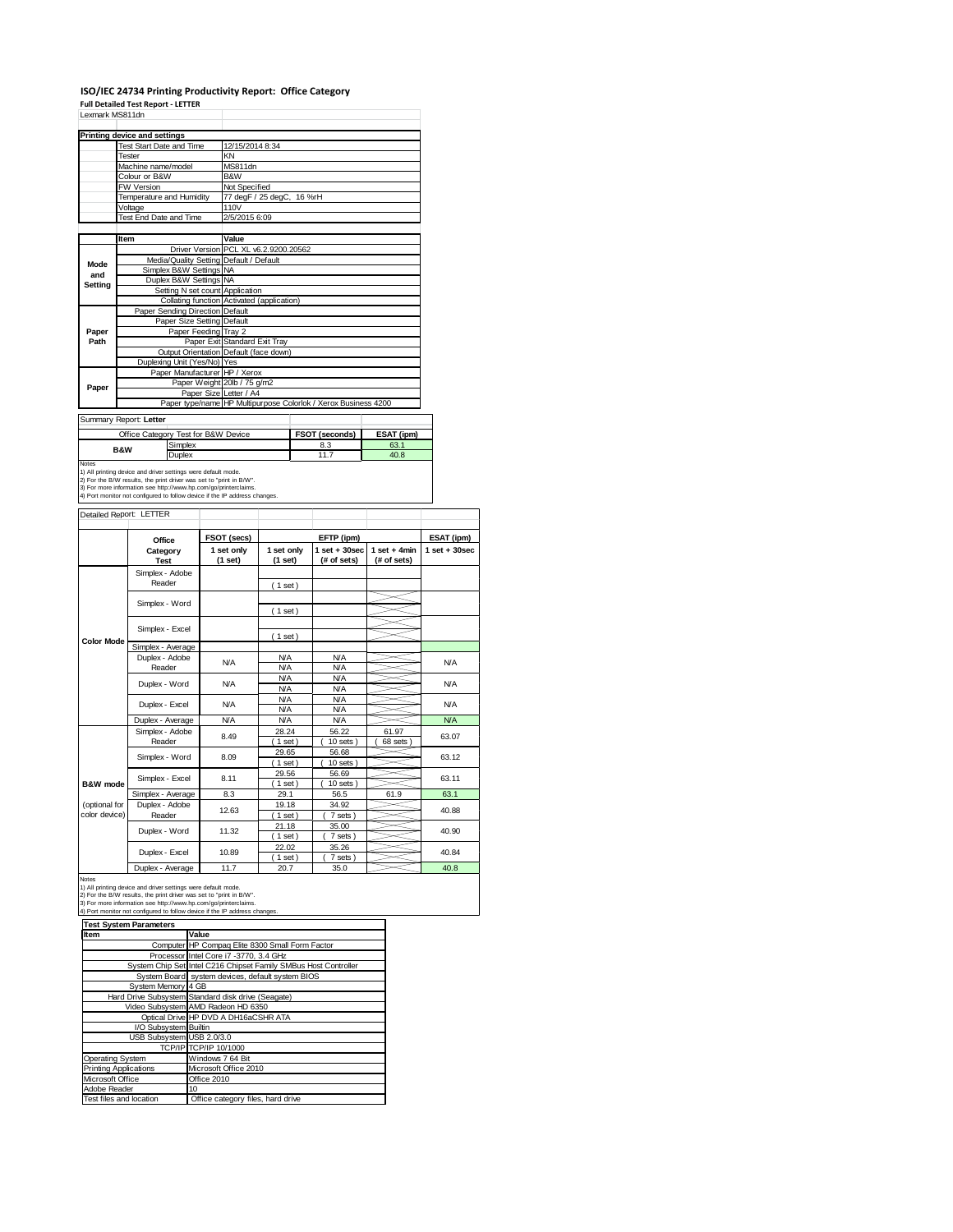#### **ISO/IEC 24734 Printing Productivity Report: Office Category**

**Full Detailed Test Report ‐ A4**

|                                                       | Printing device and settings                                                                                                                                                                                                                |                                               |                                       |                          |  |                                                |                                |                   |
|-------------------------------------------------------|---------------------------------------------------------------------------------------------------------------------------------------------------------------------------------------------------------------------------------------------|-----------------------------------------------|---------------------------------------|--------------------------|--|------------------------------------------------|--------------------------------|-------------------|
|                                                       | <b>Test Start Date and Time</b>                                                                                                                                                                                                             |                                               | 12/15/2014 8:34                       |                          |  |                                                |                                |                   |
|                                                       | <b>Tester</b>                                                                                                                                                                                                                               | KN                                            |                                       |                          |  |                                                |                                |                   |
|                                                       | Machine name/model<br>Colour or B&W                                                                                                                                                                                                         | MS811dn<br>B&W                                |                                       |                          |  |                                                |                                |                   |
|                                                       | FW Version                                                                                                                                                                                                                                  |                                               |                                       |                          |  |                                                |                                |                   |
|                                                       | Temperature and Humidity                                                                                                                                                                                                                    | Not Specified<br>77 degF / 25 degC,<br>16 %rH |                                       |                          |  |                                                |                                |                   |
|                                                       | Voltage                                                                                                                                                                                                                                     |                                               | 110V                                  |                          |  |                                                |                                |                   |
|                                                       | Test End Date and Time                                                                                                                                                                                                                      |                                               | 2/5/2015 6:09                         |                          |  |                                                |                                |                   |
|                                                       | Item                                                                                                                                                                                                                                        |                                               | Value                                 |                          |  |                                                |                                |                   |
|                                                       |                                                                                                                                                                                                                                             |                                               | Driver Version PCL XL v6.2.9200.20562 |                          |  |                                                |                                |                   |
| Mode                                                  | Media/Quality Setting Default / Default                                                                                                                                                                                                     |                                               |                                       |                          |  |                                                |                                |                   |
| and                                                   | Simplex B&W Settings NA                                                                                                                                                                                                                     |                                               |                                       |                          |  |                                                |                                |                   |
| <b>Setting</b>                                        | Duplex B&W Settings<br>Setting N set count                                                                                                                                                                                                  |                                               | <b>NA</b><br>Application              |                          |  |                                                |                                |                   |
|                                                       | Collating function                                                                                                                                                                                                                          |                                               | Activated (application)               |                          |  |                                                |                                |                   |
|                                                       | Paper Sending Direction Default                                                                                                                                                                                                             |                                               |                                       |                          |  |                                                |                                |                   |
|                                                       | Paper Size Setting Default                                                                                                                                                                                                                  |                                               |                                       |                          |  |                                                |                                |                   |
| Paper                                                 | Paper Feeding Tray 2                                                                                                                                                                                                                        |                                               |                                       |                          |  |                                                |                                |                   |
| Path                                                  |                                                                                                                                                                                                                                             |                                               | Paper Exit Standard Exit Tray         |                          |  |                                                |                                |                   |
|                                                       | Output Orientation Default (face down)                                                                                                                                                                                                      |                                               |                                       |                          |  |                                                |                                |                   |
|                                                       | Duplexing Unit (Yes/No) Yes                                                                                                                                                                                                                 |                                               |                                       |                          |  |                                                |                                |                   |
|                                                       | Paper Manufacturer HP / Xerox                                                                                                                                                                                                               |                                               | Paper Weight 20lb / 75 g/m2           |                          |  |                                                |                                |                   |
| Paper                                                 |                                                                                                                                                                                                                                             | Paper Size                                    | Letter / A4                           |                          |  |                                                |                                |                   |
|                                                       | Paper type/name                                                                                                                                                                                                                             |                                               |                                       |                          |  | HP Multipurpose Colorlok / Xerox Business 4200 |                                |                   |
|                                                       | Summary Report: A4                                                                                                                                                                                                                          |                                               |                                       |                          |  |                                                |                                |                   |
|                                                       | Office Category Test for B&W Device                                                                                                                                                                                                         |                                               |                                       |                          |  | FSOT (seconds)                                 | ESAT (ipm)                     |                   |
|                                                       | Simplex<br><b>B&amp;W</b><br>Duplex                                                                                                                                                                                                         |                                               |                                       |                          |  | 8.5                                            | 52.3                           |                   |
|                                                       |                                                                                                                                                                                                                                             |                                               |                                       |                          |  | 11.4                                           | 36.8                           |                   |
|                                                       | 1) All printing device and driver settings were default mode                                                                                                                                                                                |                                               |                                       |                          |  |                                                |                                |                   |
| Notes                                                 | 2) For the B/W results, the print driver was set to "print in B/W".<br>3) For more information see http://www.hp.com/go/printerclaims.<br>4) Port monitor not configured to follow device if the IP address changes.<br>Detailed Report: A4 |                                               |                                       |                          |  |                                                |                                |                   |
|                                                       |                                                                                                                                                                                                                                             |                                               |                                       |                          |  |                                                |                                |                   |
|                                                       | Office                                                                                                                                                                                                                                      |                                               | FSOT (secs)                           |                          |  | EFTP (ipm)                                     |                                | ESAT (ipm)        |
|                                                       | Category                                                                                                                                                                                                                                    |                                               | 1 set only                            | 1 set only               |  | $1$ set $+30$ sec                              | $1 set + 4 min$<br>(# of sets) | $1$ set $+30$ sec |
|                                                       | <b>Test</b><br>Simplex - Adobe                                                                                                                                                                                                              |                                               | (1 set)                               | (1 set)                  |  | (# of sets)                                    |                                |                   |
|                                                       | Reader                                                                                                                                                                                                                                      |                                               |                                       |                          |  |                                                |                                |                   |
|                                                       |                                                                                                                                                                                                                                             |                                               |                                       | (1 set)                  |  |                                                |                                |                   |
|                                                       | Simplex - Word                                                                                                                                                                                                                              |                                               |                                       |                          |  |                                                |                                |                   |
|                                                       |                                                                                                                                                                                                                                             |                                               |                                       | (1 set)                  |  |                                                |                                |                   |
|                                                       |                                                                                                                                                                                                                                             |                                               |                                       |                          |  |                                                |                                |                   |
| Colour<br>Mode                                        | Simplex - Excel                                                                                                                                                                                                                             |                                               |                                       | (1 set)                  |  |                                                |                                |                   |
|                                                       | Simplex - Average                                                                                                                                                                                                                           |                                               |                                       |                          |  |                                                |                                |                   |
|                                                       | Duplex - Adobe                                                                                                                                                                                                                              |                                               | N/A                                   | <b>N/A</b>               |  | <b>N/A</b>                                     |                                | <b>N/A</b>        |
|                                                       | Reader                                                                                                                                                                                                                                      |                                               |                                       | <b>N/A</b>               |  | <b>N/A</b>                                     |                                |                   |
|                                                       | Duplex - Word                                                                                                                                                                                                                               |                                               | N/A                                   | <b>N/A</b>               |  | <b>N/A</b>                                     |                                | <b>N/A</b>        |
|                                                       |                                                                                                                                                                                                                                             |                                               |                                       | <b>N/A</b>               |  | <b>N/A</b>                                     |                                |                   |
|                                                       | Duplex - Excel                                                                                                                                                                                                                              |                                               | N/A                                   | <b>N/A</b><br><b>N/A</b> |  | <b>N/A</b><br><b>N/A</b>                       |                                | <b>N/A</b>        |
|                                                       |                                                                                                                                                                                                                                             |                                               | N/A                                   | <b>N/A</b>               |  | <b>N/A</b>                                     |                                | <b>N/A</b>        |
|                                                       | Duplex - Average<br>Simplex - Adobe                                                                                                                                                                                                         |                                               |                                       | 27.72                    |  | 49.31                                          | 20.32                          |                   |
|                                                       | Reader                                                                                                                                                                                                                                      |                                               | 8.65                                  | 1 set                    |  | 9 sets                                         | $65$ sets $)$                  | 55.19             |
|                                                       |                                                                                                                                                                                                                                             |                                               | 8.31                                  | 28.88                    |  | 42.56                                          |                                | 46.18             |
|                                                       | Simplex - Word                                                                                                                                                                                                                              |                                               |                                       | $1$ set)                 |  | 10 sets                                        |                                |                   |
|                                                       | Simplex - Excel                                                                                                                                                                                                                             |                                               | 8.38                                  | 28.63                    |  | 50.48                                          |                                | 55.58             |
|                                                       |                                                                                                                                                                                                                                             |                                               |                                       | $1$ set)                 |  | $10$ sets                                      |                                |                   |
|                                                       | Simplex - Average                                                                                                                                                                                                                           |                                               | 8.5                                   | 28.4                     |  | 47.4                                           | 20.3                           | 52.3              |
|                                                       | Duplex - Adobe                                                                                                                                                                                                                              |                                               | 11.57                                 | 20.72                    |  | 33.56                                          |                                | 36.90             |
|                                                       | Reader                                                                                                                                                                                                                                      |                                               |                                       | $1$ set)                 |  | 7 sets                                         |                                |                   |
|                                                       | Duplex - Word                                                                                                                                                                                                                               |                                               | 11.43                                 | 20.98                    |  | 33.70                                          |                                | 36.94             |
|                                                       |                                                                                                                                                                                                                                             |                                               |                                       | (1 set)<br>21.68         |  | 7 sets)<br>33.38                               |                                |                   |
| <b>B&amp;W</b> mode<br>(optional for<br>color device) | Duplex - Excel                                                                                                                                                                                                                              |                                               | 11.06                                 | (1 set)                  |  | 6 sets                                         |                                | 36.78             |

**Item Value** Computer HP Compaq Elite 8300 Small Form Factor Processor Intel Core i7 -3770, 3.4 GHz<br>System Chip Set Intel C216 Chipset Family SMBus Host Controller System Board system devices, default system BIOS System Memory 4 GB Hard Drive Subsystem Standard disk drive (Seagate)<br>Video Subsystem AMD Radeon HD 6350<br>Optical Drive HP DVD A DH16aCSHR ATA<br>VO Subsystem Builtin<br>USB Subsystem USB 2.0/3.0 TCP/IP TCP/IP 10/1000 Operating System Windows 7 64 Bit Printing Applications Microsoft Office 2010 Microsoft Office **Office 2010** Adobe Reader 10 Test files and location Office category files, hard drive **Test System Parameters**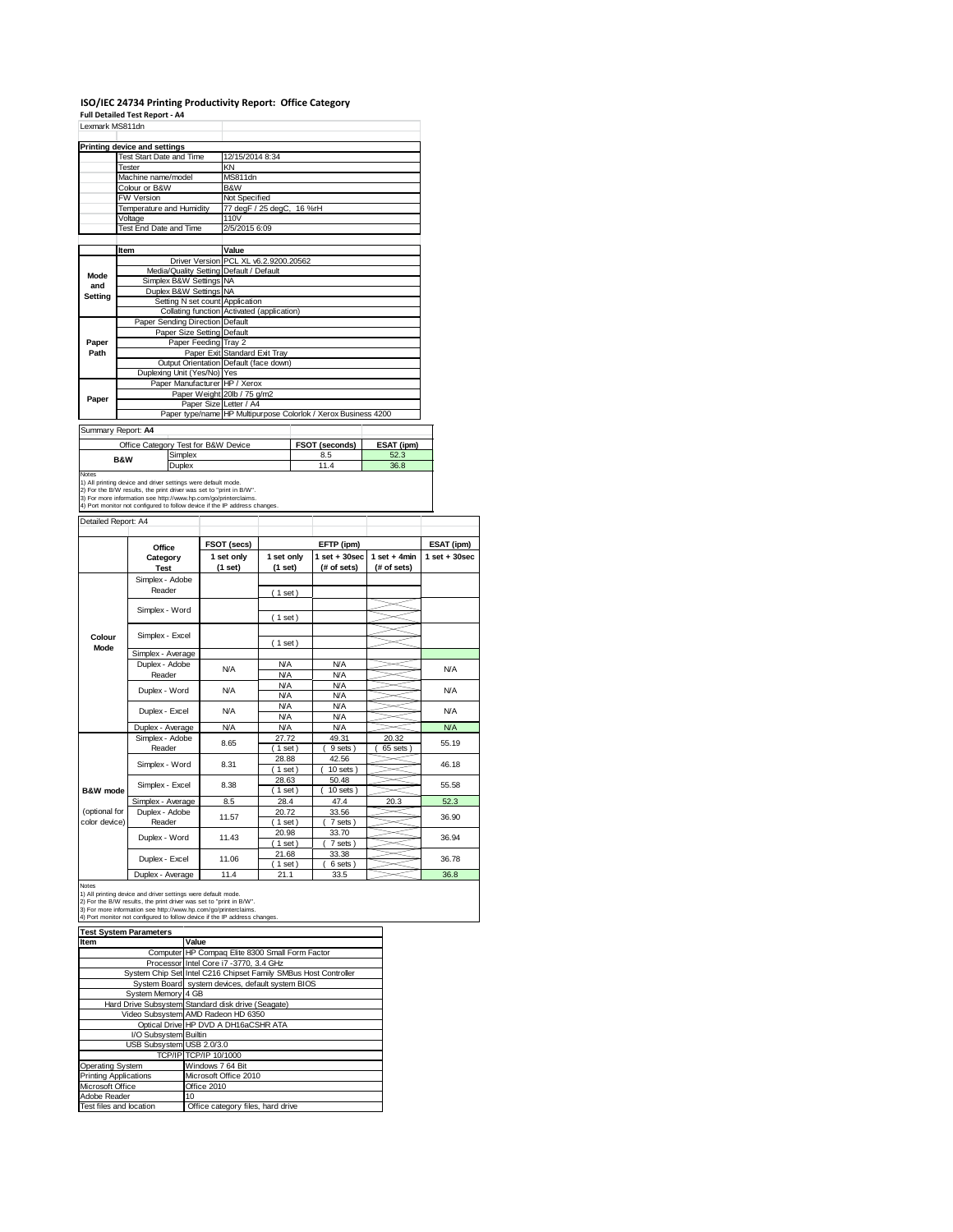### **ISO/IEC 17629 First Print Out Time Report: Office Category**

**Full Detailed Test Report ‐ LETTER** Lexmark MS811dn

| Lexmark MS8110n |                              |                                |  |  |  |  |
|-----------------|------------------------------|--------------------------------|--|--|--|--|
|                 | Printing device and settings |                                |  |  |  |  |
|                 | Test Start Date and Time     | 12/8/2014 13:02                |  |  |  |  |
|                 | Tester                       | KN                             |  |  |  |  |
|                 | Machine name/model           | MS811dn                        |  |  |  |  |
|                 | Colour or B&W                | B&W                            |  |  |  |  |
|                 | Configuration (options)      | Default                        |  |  |  |  |
|                 | Controller                   | Not Specified                  |  |  |  |  |
|                 | Printing device page count   | 7561                           |  |  |  |  |
|                 | Printing supplies page count | 7561                           |  |  |  |  |
|                 | Temperature and Humidity     | 77 degF / 25 degC, 26 %rH      |  |  |  |  |
|                 | Voltage                      | 110V                           |  |  |  |  |
|                 | Test End Date and Time       | 12/16/2014 11:02               |  |  |  |  |
|                 |                              |                                |  |  |  |  |
|                 | Item                         | Value                          |  |  |  |  |
| Mode            | PDL and driver version       | PCL XL v6.2.9200.20562         |  |  |  |  |
| and             | Print Quality mode           | default                        |  |  |  |  |
| Setting         | <b>B&amp;W</b> settings      | default                        |  |  |  |  |
|                 | Paper feed orientation       | Short Edge                     |  |  |  |  |
| Paper           | Paper type setting           | default                        |  |  |  |  |
|                 | Paper feeding                | Standard cassette              |  |  |  |  |
|                 | Paper exit                   | Standard exit tray             |  |  |  |  |
| Paper Path      | Output orientation           | default (face up or face down) |  |  |  |  |
|                 | Duplexing unit               | Short Edge                     |  |  |  |  |

# **ISO First Page Out Time Summary Report: Office Category**

| Summary Report: Letter                                                                                                                                                                                                                                                                                                                                                |               |                           |  |
|-----------------------------------------------------------------------------------------------------------------------------------------------------------------------------------------------------------------------------------------------------------------------------------------------------------------------------------------------------------------------|---------------|---------------------------|--|
|                                                                                                                                                                                                                                                                                                                                                                       |               | FPOT from Ready (seconds) |  |
| <b>B&amp;W</b>                                                                                                                                                                                                                                                                                                                                                        | Simplex       | 5.2                       |  |
|                                                                                                                                                                                                                                                                                                                                                                       | <b>Duplex</b> | 8.8                       |  |
| <b>Notes</b><br>1) All printing device and driver settings were default mode.<br>2) For the B/W results, the print driver was set to "print in B/W".<br>3) For more information see http://www.hp.com/go/printerclaims.<br>4) Port monitor not configured to follow device if the IP address changes.<br>5) Page counts were collected after completion of the tests. |               |                           |  |

| ISO First Page Out Time Report: Office Category |                           |                   |                    |                              |                      |                   |
|-------------------------------------------------|---------------------------|-------------------|--------------------|------------------------------|----------------------|-------------------|
| <b>Detailed Report: LETTER</b>                  |                           |                   |                    |                              |                      |                   |
|                                                 |                           | Word<br>(seconds) | Excel<br>(seconds) | Adobe<br>Reader<br>(seconds) | Average<br>(seconds) | <b>Delay Time</b> |
|                                                 | FPOT from Ready - Simplex |                   |                    |                              |                      |                   |
|                                                 | FPOT from Ready - Duplex  |                   |                    |                              |                      |                   |
| <b>Color Mode</b>                               | FPOT from Sleep - Simplex |                   |                    |                              |                      |                   |
|                                                 | Recovery Time             |                   |                    |                              |                      |                   |
|                                                 | FPOT from Off - Simplex   |                   |                    |                              |                      |                   |
|                                                 | Warm-up Time              |                   |                    |                              |                      |                   |
|                                                 | FPOT from Ready - Simplex | 4.98              | 5.17               | 5.41                         | 5.19                 | 50 Seconds        |
|                                                 | FPOT from Ready - Duplex  | 8.57              | 8.75               | 9.13                         | 8.82                 | 50 Seconds        |
| <b>B&amp;W Mode</b>                             | FPOT from Sleep - Simplex |                   |                    | 10.96                        |                      |                   |
|                                                 | Recovery Time             |                   |                    | 5.6                          |                      |                   |
|                                                 | FPOT from Off - Simplex   |                   |                    | 73.51                        |                      |                   |
|                                                 | Warm-up Time              |                   |                    | 68.10                        |                      |                   |

Notes<br>1) All printing device and driver settings were default mode.<br>2) For the B/W results, the print driver was set to "print in B/W".<br>3) For more information see http://www.hp.com/go/printerclaims.<br>4) Port monitor not co

|                                  | <b>Test System Parameters</b> |                                                       |  |  |  |  |
|----------------------------------|-------------------------------|-------------------------------------------------------|--|--|--|--|
|                                  | Item                          | Value                                                 |  |  |  |  |
|                                  | Computer                      | HP Compaq Elite 8300 Small Form Factor                |  |  |  |  |
|                                  | Processor                     | Intel Core i7 -3770, 3.4 GHz                          |  |  |  |  |
|                                  | <b>System Chip Set</b>        | Intel C216 Chipset Family SMBus Host Controller       |  |  |  |  |
|                                  | System Board                  | system devices, default system BIOS                   |  |  |  |  |
| <b>Test</b>                      | <b>System Memory</b>          | 4 GB                                                  |  |  |  |  |
| System                           | Hard Drive Subsystem          | Standard disk drive (Seagate)                         |  |  |  |  |
|                                  | Video Subsystem               | AMD Radeon HD 6350                                    |  |  |  |  |
|                                  | <b>Optical Drive</b>          | HP DVD A DH16aCSHR ATA                                |  |  |  |  |
|                                  | I/O Subsystem                 | <b>Builtin</b>                                        |  |  |  |  |
|                                  | <b>USB Subsystem</b>          | USB 2.0/3.0                                           |  |  |  |  |
| Printing<br>Device<br>Connection | TCP/IP                        | 10/1000                                               |  |  |  |  |
|                                  | <b>Operating System</b>       | Windows 7 Business/Ultimate, 64 bit, Build 7601, SP 1 |  |  |  |  |
|                                  | <b>Printing Applications</b>  | Microsoft Office 2010 SP2                             |  |  |  |  |
| <b>Software</b>                  |                               | Adobe Reader 10.1.4                                   |  |  |  |  |
|                                  | <b>Print Driver</b>           | PCL XL v6.2.9200.20562                                |  |  |  |  |
|                                  | Test files and location       | Office category files, hard drive                     |  |  |  |  |